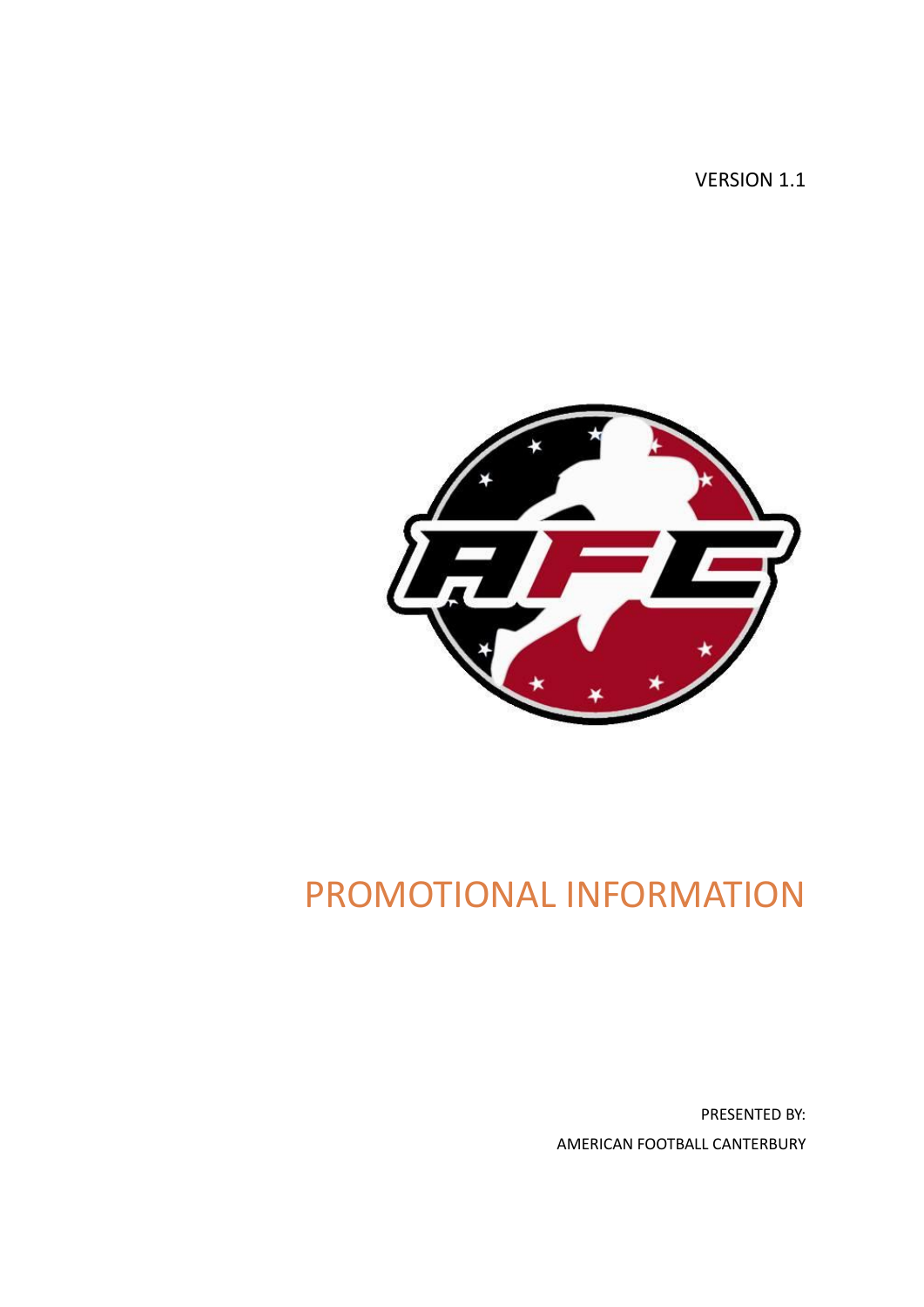"*To establish the South Island's first full-scale American Football competition and operate with the utmost professionalism to give anyone a chance to discover the sport and to enjoy at all ages"*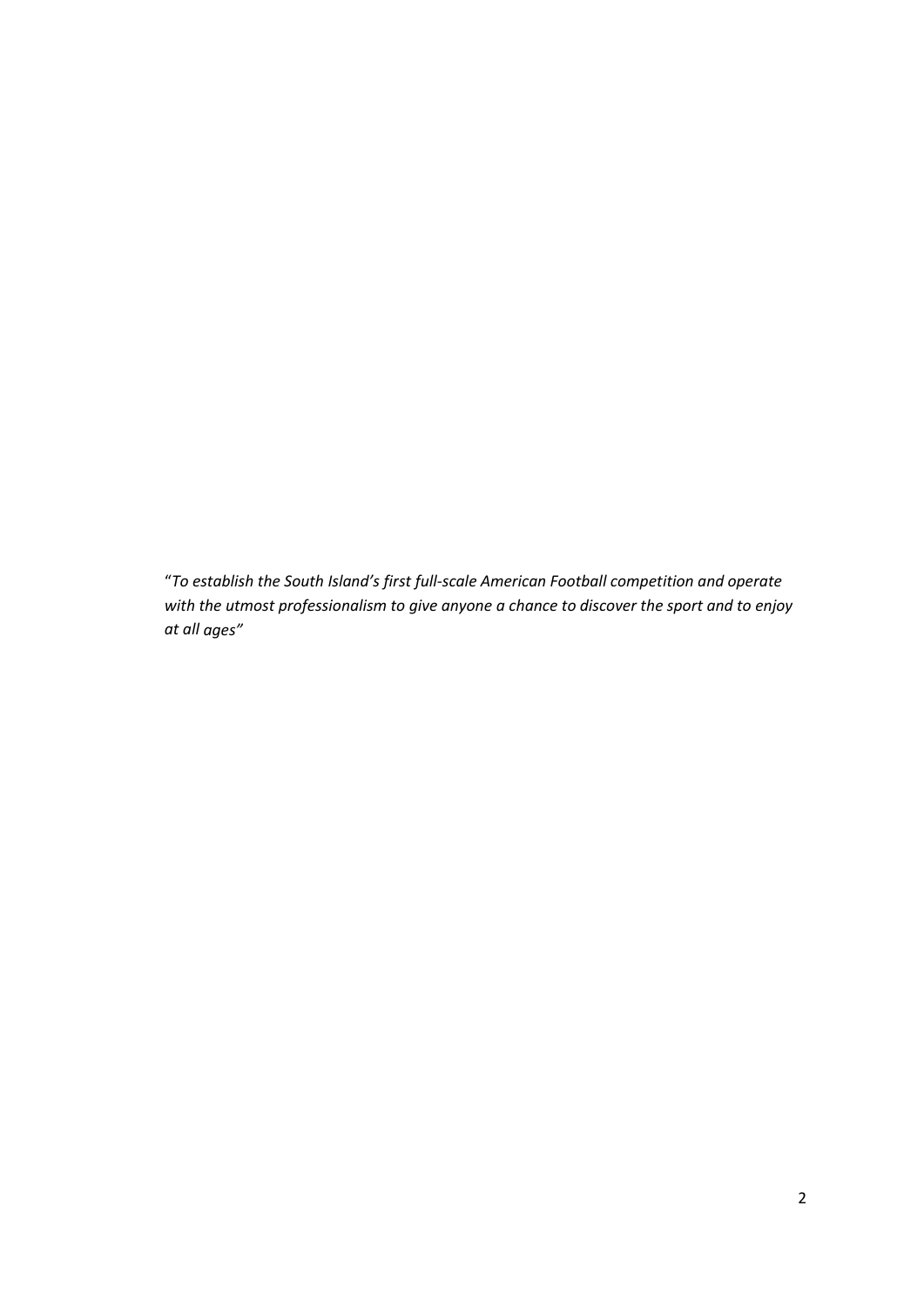#### **EXECUTIVE SUMMARY**

American Football is a contact ball sport that is rapidly coming into popularity worldwide due to the hard-hitting nature of the sport and the intense strategy involved. Think the physicality of rugby and wrestling combined with the strategy of chess and the precision of shooting and the result is American Football. In its local market, 64% of all Americans watch Football being 73% of males and 55% of females. With over 3.5 million players in the United States from elementary school to the NFL playing the sport, Football is of immense popularity. In terms of physicality, American Football requires similar stature of a rugby team and shares many common skills and co-ordination of Rugby, which is New Zealand's second most played sport countrywide.

American football is already an established sport in the North Island with a league of eight clubs in Auckland participating and frequently competing with the leagues in Hamilton.

Combined in New Zealand, there are currently over 1000 people playing the sport whether it is social or for full competition. Its slight decline in popularity in the North Island has been due to some poor managerial decisions.

With American football Canterbury creating a program rather than a single club it is our aim to create a full scale American Football League in the South Island running out of Christchurch for people of all ages to play in, compete and overall enjoy.

American football has the potential to make an enormous presence in the South Island and more specifically Canterbury as it is something fresh, new and exciting, and due to it running during the summer; being a viable and enjoyable opportunity for Rugby or League players to engage in a highperformance contact sport over summer.

The decision to make it a summer sports is attributed to Christchurch having idyllic summer-time conditions and running concurrently with the NFL which is televised in the US winter therefore capitalizing on the sport's popularity during this time of the year.

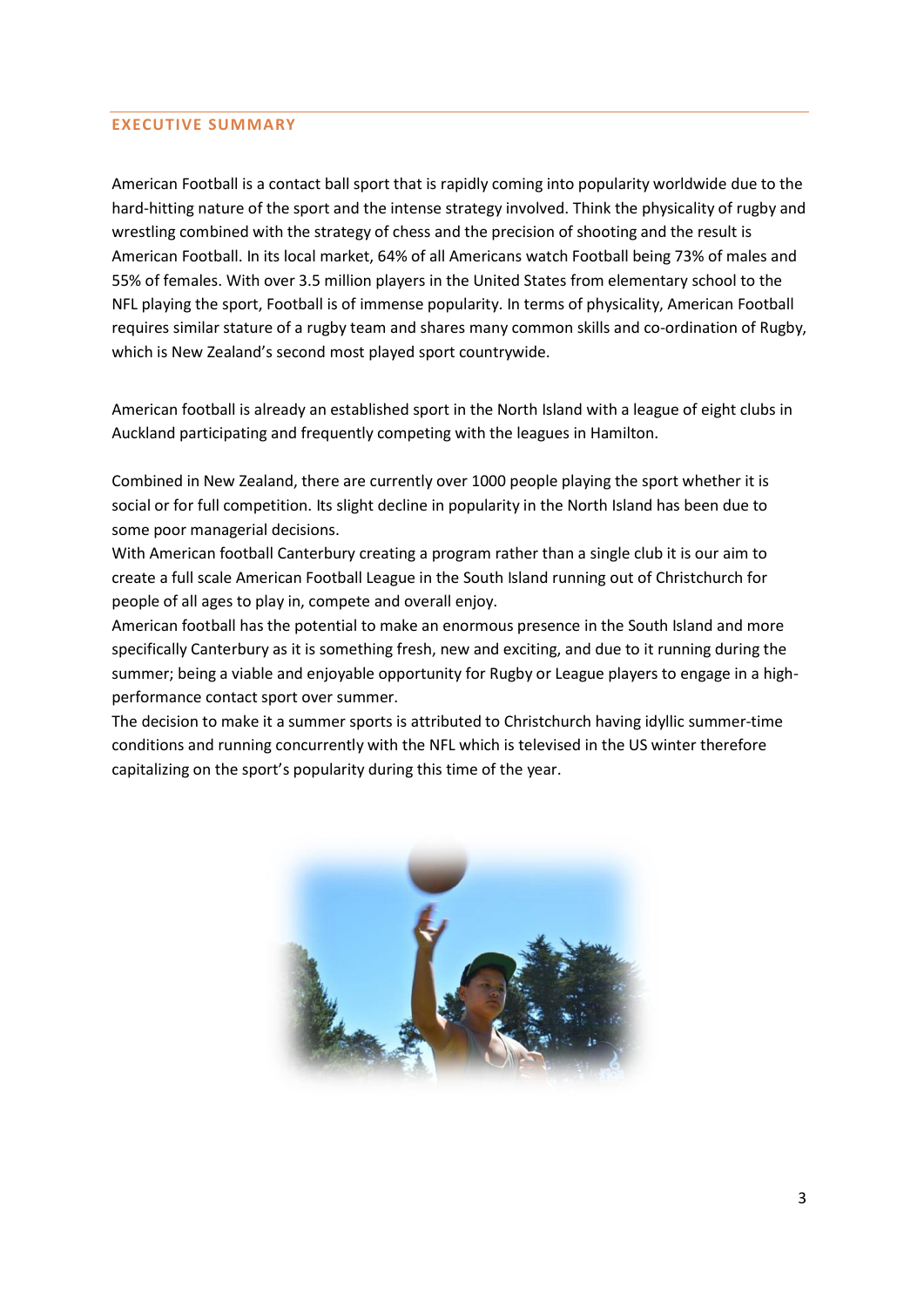## **GROWTH OF AMERICAN FOOTBALL CANTERBURY**

Due to the increasing high demand for American Football in Canterbury, AFC plans to serve most football related needs across Canterbury and aid areas in the South Island. We hope to be able to facilitate an exciting and unique league across Canterbury and plan to have school-boy competition, a non-contact competition, a social league, a men's senior league and a pee-wee league running out of separate clubs.

This goal is possible based on our previous 24-months

The proposal is to begin playing the sport in all school levels. We have already achieved this by contacting and networking with primary school physical education departments and taking classes through how to play American Football and then advertising the unveiling of the new league. One day in the future we hope that AFC can facilitate a high-quality school-football league which will then feed into the senior men's competition much like Rugby Union in New Zealand.

Another potential source of funding or equipment sourcing would be to contact College teams in the USA or even National Football League teams to see if AFC can get sent over spare training equipment as a donation from the NFL to act as a kick-starter campaign.

They may see New Zealand as a possible area to scout into as they already actively scout in Australia, and American Samoa. Looking to the collegiate and professional levels for spare equipment would ensure quality for our players and a good working correspondence with the most powerful football leagues in the world.

There is interest that can be generated from this sport. It is completely different from anything also on offer in New Zealand and will compete as a summer sport based on being the only contact-sport available to play during the summer.

The game of American Football is extremely popular around the world for a good reason; because it is extremely fun and exciting with big-hitting action and laser-like precision and skill and it is our ambition for AFC to be the first ever registered American Football Regional Board for not just Canterbury but for the entire South Island. This proposal has demonstrated the resources AFC has combined with the drive and business acumen to be able to execute this ambition.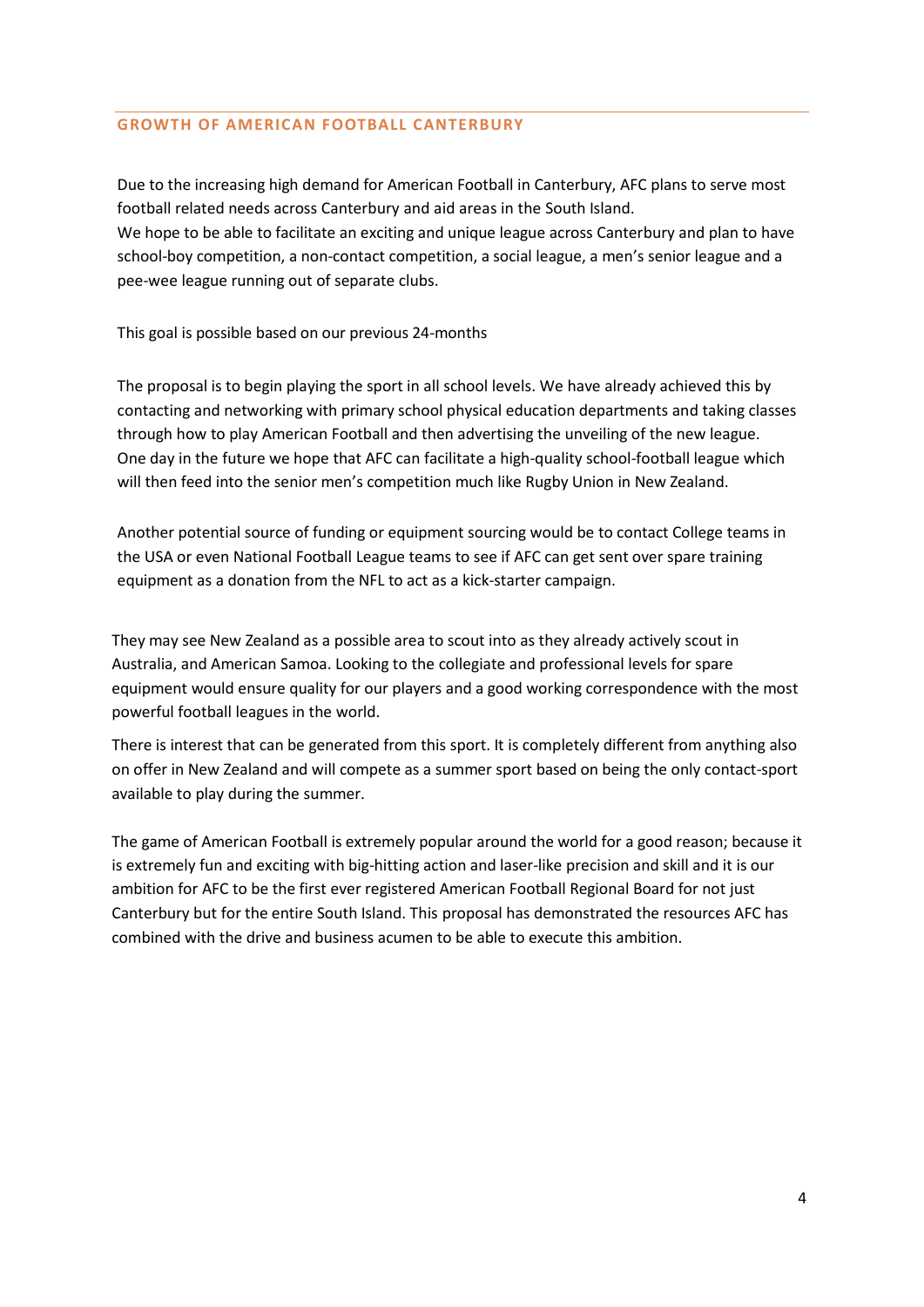#### **METHOD OF MARKETING**

Current Our Primary method of contact is through social media and emails.

We use Facebook as because it has the largest reach amongst our target demographics. with a significant social media marketing campaigns year-round to handle the demand of information seekers depending on what game of football is being played at the point of the year. AFC shares posts and encourages our players and supporters to share the posts to friends and to the wider community to inform athletes and other people in Canterbury that there is in fact American Football being played in Christchurch and that we are looking for players of all different skill levels.

Paid marketing on Facebook has also been very useful to targeted groups of people. Posting videos and photos of games combined with hosting community fundraisers and advertising these on Facebook have also be extremely beneficial to recruitment and eventual membership with AFC.

We found that having photos on our posts generated more "likes" and "shares" and also caused more engagements than traditional video or text posts.

AFC currently has 1100 likes, and each post without paid advertising has an engagement of approximately 4100 individuals.

With Paid advertising we can reach up to 10,000 in the Canterbury region alone.

AFC also uses googles mailing forms we have been able to compile mailing lists of players and people who have shown interest and therefore have been able to pass on information in a format appropriate to the target audience

In school advertising, with us approaching schools and having our primary school competitions person to person advertising with children wanting to play and encouraging their friends and families to play also.

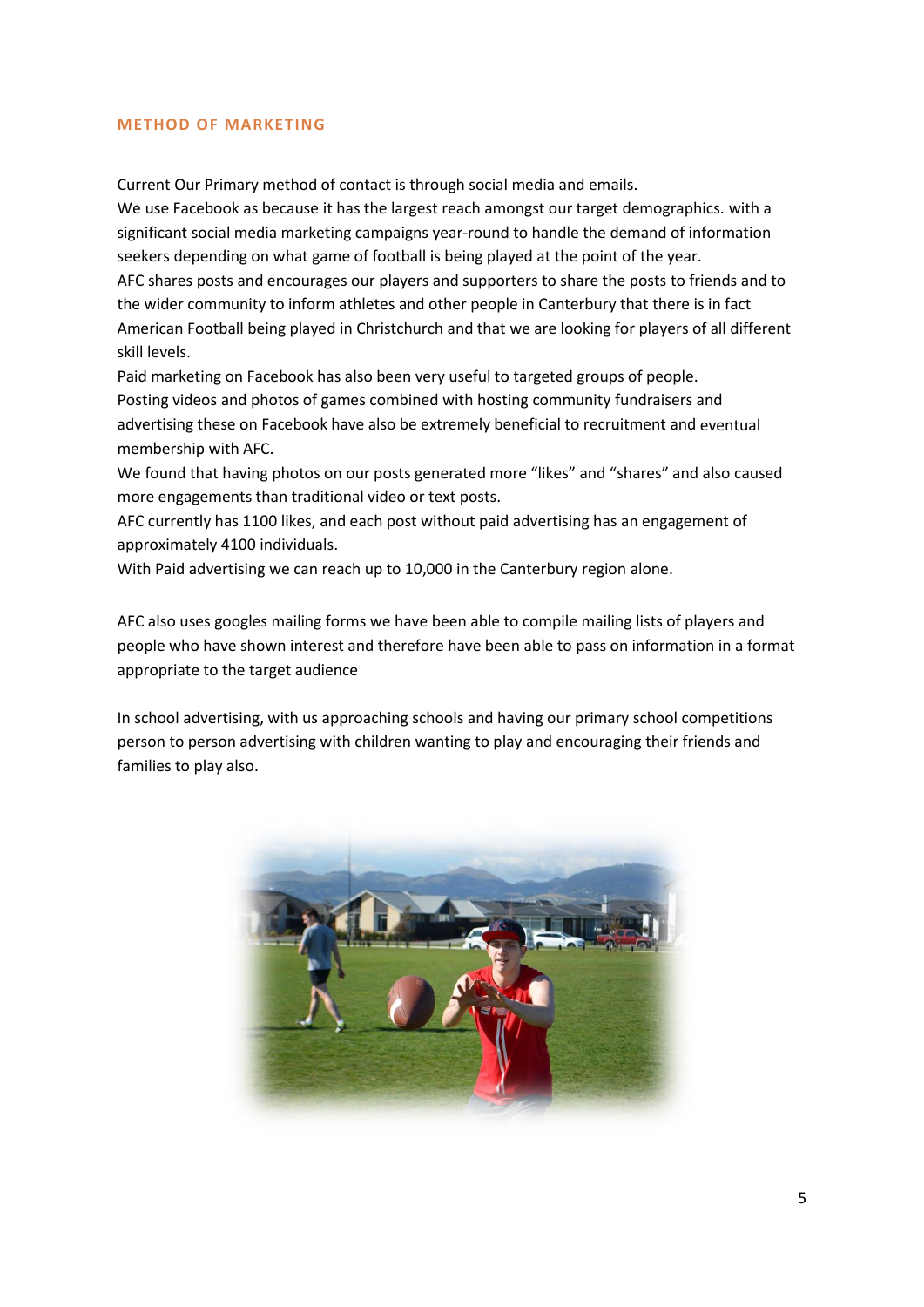## **VALUE PROPOSTION**

American Football Canterbury will be the only provider of American Football in the entire South Island and therefore will encapsulate many different forms of the game in many different regions soon. Within the first five years of operation there we have a full-contact 5-aside football competition, a shorter and easier format of 7-aside, high school league, and flag football being offered.

AFC will compete based on being a totally unique sport in the South Island, and being quite fast paced and enjoyable to play and watch. It will not have any contact-sport competition during the summer which will create value to the customers who are looking for something physical to do in the off- season. AFC will also compete on price. The cost of equipment is lower than other summer sports such as cricket, hockey, and rowing, and membership price will be relatively similar for the two. The main competing sport in summer-time would be touch rugby, however as from experience in rugby; many players view as a waste of time especially if they are a forward or appreciate contact rather than touch. AFC will also compete on safety; with recognition from Sport New Zealand and the ACC, any injuries will be able to be covered by ACC and the fact that players perform wearing essentially what is protective Armor, contact-type injuries are kept to a minimum.

Risk of injury is a huge concern with contact sport and many youth-players parents want assurance that their child will not be seriously harmed while playing the sport. Therefore, American Football is a key competitor to some winter-time contact sports due to the safety of being covered in protective equipment; hence opening an opportunity to play a contact sport for those who may be too fragile or too frightened to play Rugby Union or League.

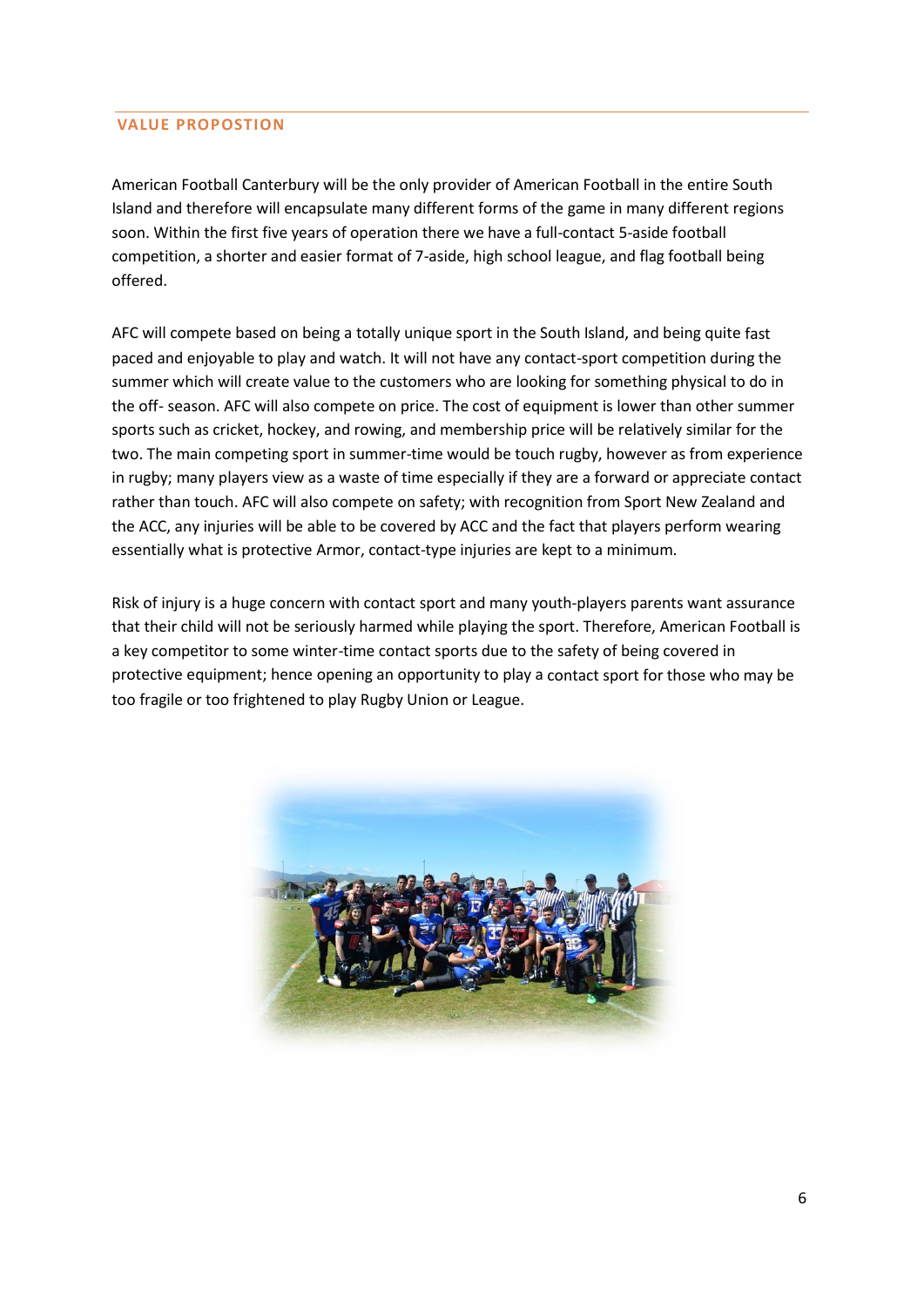# **EXPSOURES TO FOOTBALL**

With any sport in New Zealand and especially with American football In New Zealand participation is everything, while our program focuses on knowledge and skills, the end goal is always to get as many people playing the game of American football and all its variations.

Therefore, the number of games and participations are measured for games played, rather than trainings for this reason. This gives us a good indication of players in the region and can then focus on them

This does not include games played outside of AFC run events,

Based on the past two years we have seen massive growth in our sport, when catering to growing it at a younger level and accommodating flag football.

With a massive growth of over all aspects of the game in Canterbury is impressive but we are also aware that we can only grow the game to a certain level, and have made our expectations and have made conservative predictions on the growth of our game. See below.

| <b>Game Type</b>        | <b>Players</b> | Games | <b>Exposures</b> |
|-------------------------|----------------|-------|------------------|
| Men's Contact           | 22             | 3     | 90               |
| Junior Flag             | 30             | 1     | 30               |
| Open Grade Flag         | 12             | 6     | 72               |
|                         |                |       |                  |
| Total Exposures in 2016 |                |       | 192              |

| <b>Game Type</b>            | <b>Players</b> | Games | <b>Exposures</b> |
|-----------------------------|----------------|-------|------------------|
| Men's Contact               | 30             | 6     | 180              |
| Junior Flag                 | 115            | 8     | 920              |
| Open Grade Flag             | 48             | 6     | 288              |
|                             |                |       |                  |
| Total Exposures in 2017     |                |       | 1388             |
| Increase from previous year |                |       | 个 1196           |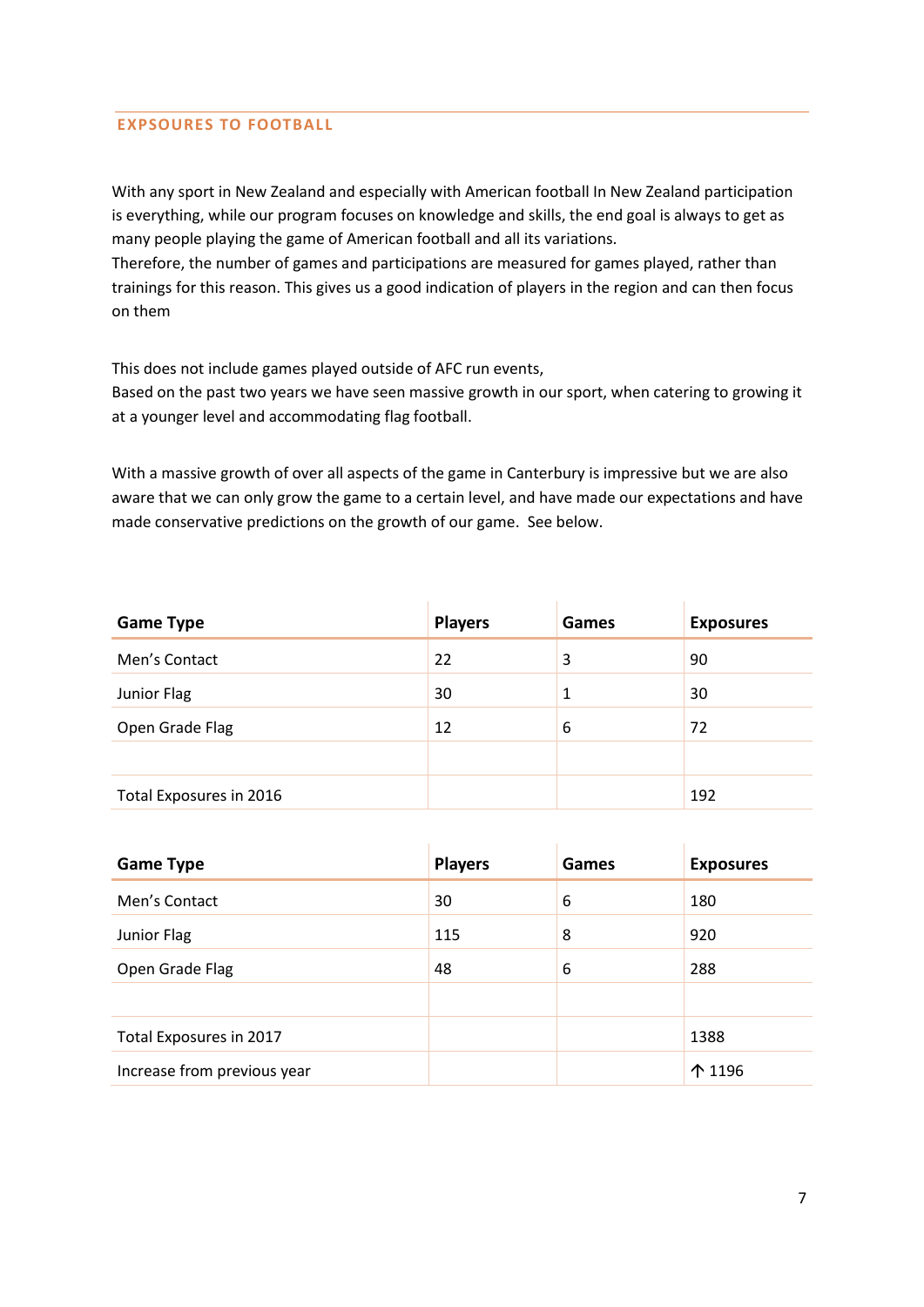## **PREDICITON FOR 2018**

| <b>Game Type</b>                     | <b>Players</b> | Games | <b>Exposures</b> |
|--------------------------------------|----------------|-------|------------------|
| Men's Contact                        | 45             | 8     | 360              |
| Junior Flag                          | 200            | 12    | 2400             |
| Open Grade Flag                      | 90             | 12    | 1080             |
|                                      |                |       |                  |
| Predicted Total Exposures in 2018    |                |       | 3840             |
| Predicated Growth from previous year |                |       | ↑ 2644           |